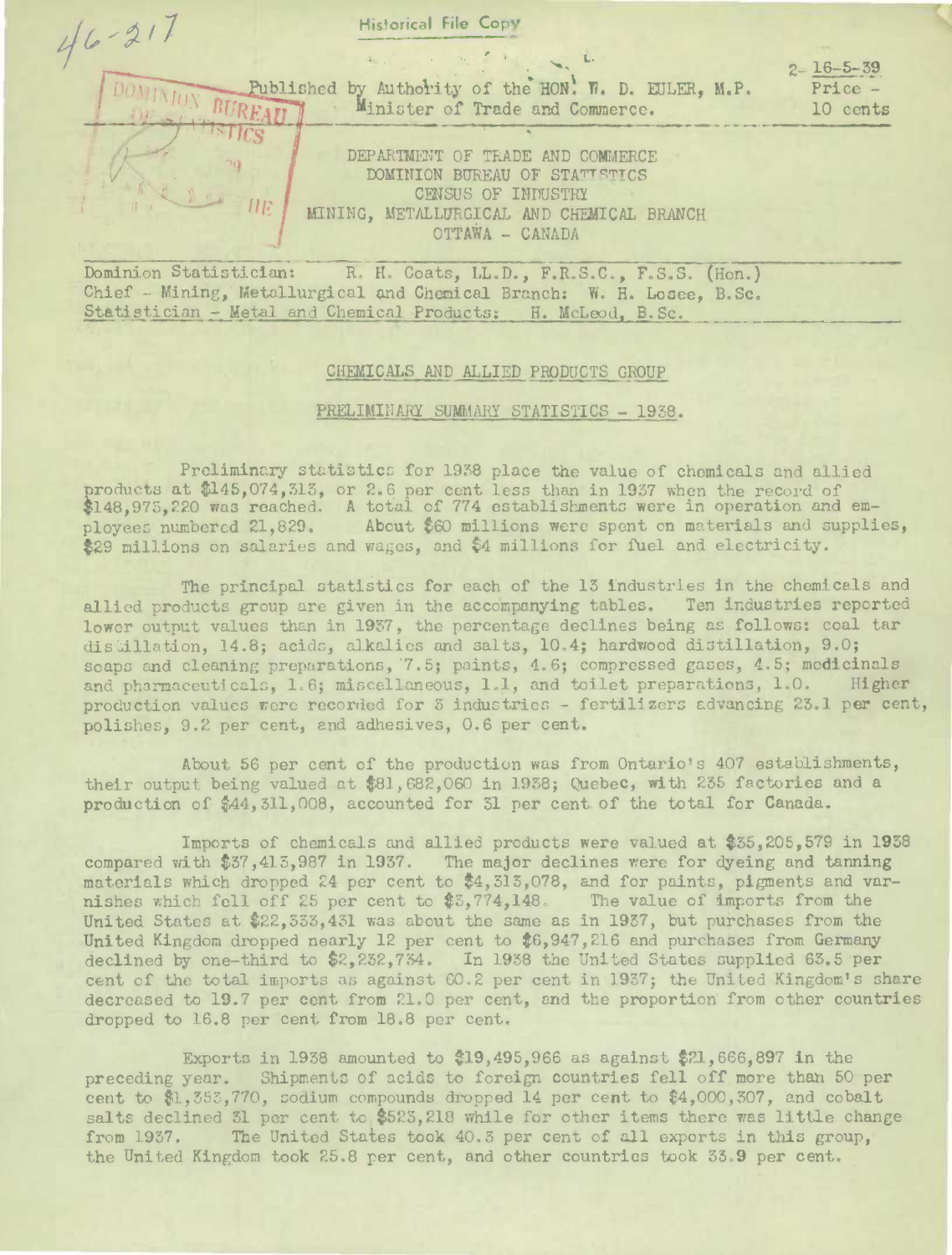$-2-$ 

Table 1 - PRINCIPAL STATISTICS FOR THE MANUFACTURE OF CHEMICALS AND ALLIED PRODUCTS

И

| IN<br>CANADA, BY INDUSTRIES, 1937<br>and 1938. |                 |               |         |                |              |               |  |  |  |
|------------------------------------------------|-----------------|---------------|---------|----------------|--------------|---------------|--|--|--|
|                                                |                 |               | Average |                |              | Gross sell-   |  |  |  |
|                                                | No. of          | Capital       | number  | Salaries       | Cost of      | ing value     |  |  |  |
| Industry                                       | plants          | employed      | of em-  | and            | materials    | of products   |  |  |  |
|                                                |                 |               | ployees | wages          | at works     | at works      |  |  |  |
|                                                |                 |               |         | $\mathfrak{B}$ |              |               |  |  |  |
| 1937                                           |                 |               |         |                |              |               |  |  |  |
| Coal tar distillation.                         | 10              | 4,392,474     | 254     | 357,744        | 2,189,237    | 3,399,541     |  |  |  |
| Acids, alkalies and                            |                 |               |         |                |              |               |  |  |  |
| salts                                          | 21              | 35,094,008    | 3,359   | 4,893,418      | 6,008,977    | 22,410,168    |  |  |  |
| Compressed gases                               | 27              | 4,605,170     | 606     | 919,773        | 527,410      | 3,929,242     |  |  |  |
| Fertilizers                                    | 20              | 16,689,720    | 1,023   | 1,447,625      | 6,693,841    | 10,266,953    |  |  |  |
| Medicinals and pharma-                         |                 |               |         |                |              |               |  |  |  |
| ceuticals                                      | 174             | 22,780,119    | 4,296   | 5,311,120      | 8,808,929    | 24,814,647    |  |  |  |
| Paints, pigments and                           |                 |               |         |                |              |               |  |  |  |
| varnishes                                      | 82              | 23,853,360    | 3,324   | 4,827,199      | 12, 307, 011 | 25,531,117    |  |  |  |
| Soaps and washing                              |                 |               |         |                |              |               |  |  |  |
| compounds                                      | 101             | 14, 201, 659  | 2,284   | 2,836,208      | 11,253,146   | 19,693,888    |  |  |  |
| Toilet preparations                            | 82              | 5,962,591     | 1,207   | 1,269,540      | 2,577,943    | 6,842,937     |  |  |  |
|                                                | 31              | 2,921,173     | 520     | 882,449        | 1,278,720    | 3,270,506     |  |  |  |
| Inks                                           | 5               |               | 183     |                | 421,321      | 749,084       |  |  |  |
| Wood distillation                              |                 | 1,546,353     | 416     | 139,992        |              | 1,904,137     |  |  |  |
| Adhesives                                      | 18              | 2,557,662     |         | 483,819        | 901,194      |               |  |  |  |
| Polishes and dressings                         | 46              | 2,475,656     | 462     | 528,462        | 1,400,923    | 2,736,269     |  |  |  |
| Miscellaneous                                  | 137             | 24, 285, 123  | 4,034   | 4,715,570      | 10,092,295   | 23, 424, 731  |  |  |  |
| TOTAL                                          | 754             | 161, 165, 068 | 21,968  | 28, 612, 719   | 64,460,947   | 148, 973, 220 |  |  |  |
|                                                |                 |               |         |                |              |               |  |  |  |
| 1938                                           |                 |               |         |                |              |               |  |  |  |
| Coal tar distillation.                         | 10              | 4,773,015     | 257     | 356,553        | 1,742,377    | 2,895,737     |  |  |  |
| Acids, alkalies and                            |                 |               |         |                |              |               |  |  |  |
| Salts occoccoccoccoco                          | 22              | 31,872,841    | 2,966   | 4,536,846      | 5,728,382    | 20,094,184    |  |  |  |
| Compressed gases                               | 30 <sub>o</sub> | 4,938,766     | 654     | 1,018,694      | 506,003      | 3,753,600     |  |  |  |
| Fertilizers                                    | 24              | 18,269,777    | 1,219   | 1,579,147      | 7,786,173    | 12,642,895    |  |  |  |
| Medicinals and pharma-                         |                 |               |         |                |              |               |  |  |  |
| ceuticals                                      | 174             | 23,056,348    | 4,286   | 5,589,713      | 8,458,212    | 24,415,325    |  |  |  |
| Paints, pigments and                           |                 |               |         |                |              |               |  |  |  |
| varnishes                                      | 84              | 24,078,540    | 3,402   | 4,989,623      | 11,435,749   | 24,355,615    |  |  |  |
| Soaps and washing                              |                 |               |         |                |              |               |  |  |  |
| compounds                                      | 107             | 13, 350, 397  | 2,258   | 2,951,515      | 9,212,011    | 18,225,382    |  |  |  |
| Toilet preparations                            | 83              | 5,848,204     | 1,190   | 1,265,347      | 2,636,204    | 6,744,125     |  |  |  |
| Inks                                           | 31              | 2,813,969     | 543     | 908,001        | 1,218,582    | 3,191,944     |  |  |  |
| Hardwood distillation.                         | 5               | 1,559,583     | 168     | 136,819        | 389, 363     | 682,269       |  |  |  |
| Adhesives                                      | <b>18</b>       | 2,494,195     | 405     | 481,604        | 854,662      | 1,915,685     |  |  |  |
| Polishes and dressings                         | 49              | 2,541,855     | 470     | 551,951        | 1,477,495    | 2,987,034     |  |  |  |
| Miscellaneous                                  | <u>137</u>      | 25,733,937    | 4,011   | 4,972,331      | 9,117,405    | 23,170,518    |  |  |  |
| TOTAL                                          | 774             | 161, 331, 427 | 21,829  | 29, 338, 144   | 60,562,618   | 145,074,313   |  |  |  |
|                                                |                 |               |         |                |              |               |  |  |  |

 $\lambda$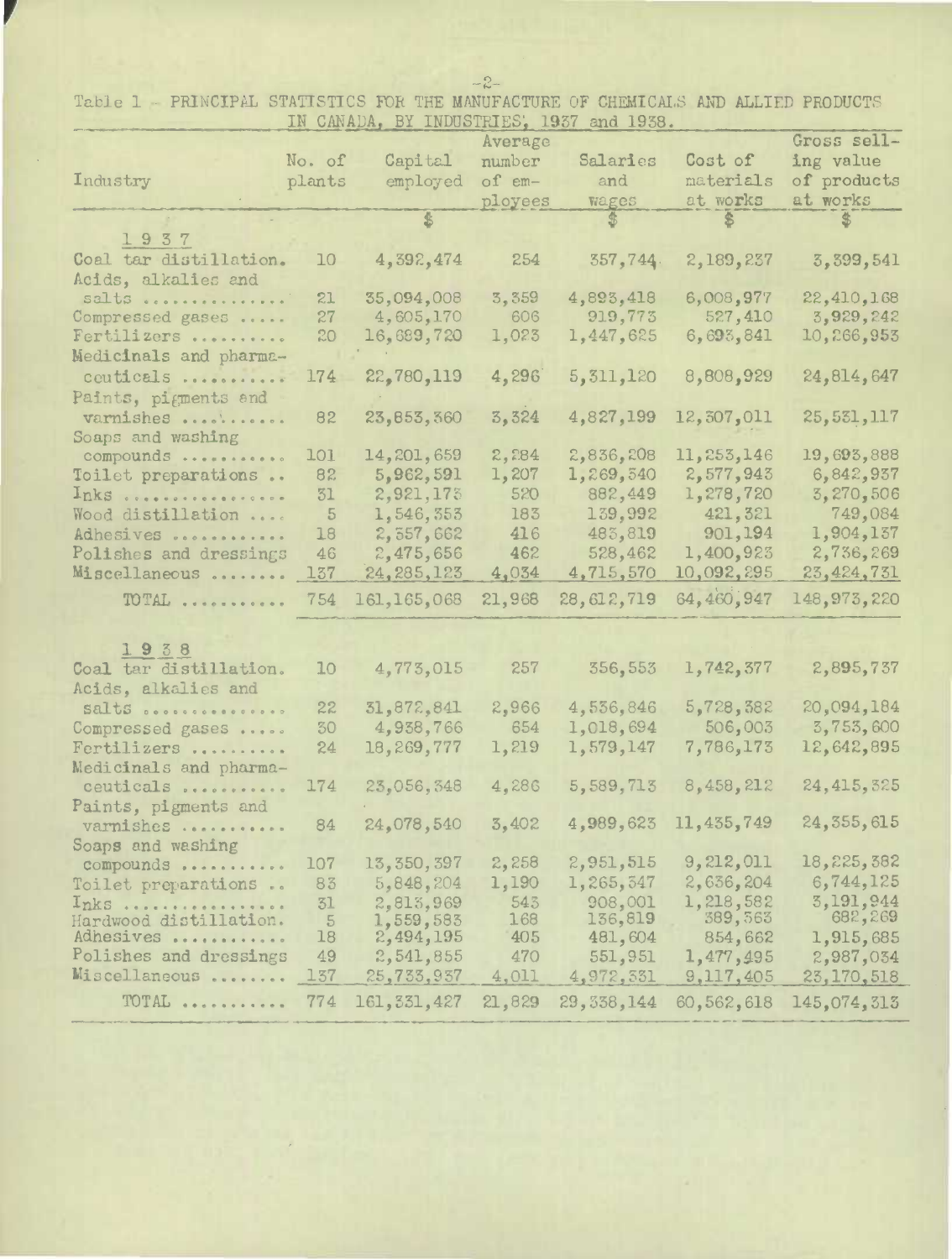|                      |                 |                   | Average |              |              | Gross sell-  |
|----------------------|-----------------|-------------------|---------|--------------|--------------|--------------|
|                      | No. of          | Capital           | number  | Salaries     | Cost of      | ing value    |
| Province             | plants          | employed          | of em-  | and          | materials    | of products  |
|                      |                 |                   | ployees | wages        | at works     | at works     |
|                      |                 |                   |         | S            | $\mathbf{s}$ | 36.          |
| 1937                 |                 |                   |         |              |              |              |
| Nova Scotia and      |                 |                   |         |              |              |              |
| Prince Edward Island | 13              | 2,096,732         | 287     | 335,799      | 1,378,151    | 2,374,241    |
| New Brunswick        | 7               | 1,483,513         | 158     | 195,033      | 1,293,969    | 1,772,546    |
| Quebec               | 234             | 56,726,682        | 7,851   | 9,590,912    | 18,939,520   | 45,096,665   |
| Ontario              | 387             | 78,905,378        | 11,631  | 15,577,035   | 36,709,072   | 85,751,105   |
| Manitoba             | 37              | 4,920,330         | 645     | 782,135      | 2,181,784    | 4,569,710    |
| Saskatchewan         | 9               | 577,427           | 76      | 103,400      | 102,764      | 227,029      |
| Alberta              | 19              | 556,712           | 88      | 92,681       | 242,449      | 658,064      |
| British Columbia     | 48              | 15,898,294        | 1,232   | 1,935,724    | 3,613,238    | 8,524,060    |
| CANADA               |                 | 754 161, 165, 068 | 21,968  | 28, 612, 719 | 64,460,947   | 148,973,220  |
|                      |                 |                   |         |              |              |              |
| 1938                 |                 |                   |         |              |              |              |
| Nova Scotia and      |                 |                   |         |              |              |              |
| Prince Edward Island | 13              | 2,245,584         | 275     | 330,167      | 1,344,920    | 2,392,900    |
| New Brunswick        | $7\phantom{.}$  | 1,612,971         | 153     | 217,987      | 1,365,043    | 1,891,048    |
| Quebec               | 235             | 56,893,475        | 7,934   | 10,011,378   | 18,397,872   | 44, 311, 008 |
| Ontario              | 407             | 78,937,397        | 11,370  | 15,973,894   | 33, 263, 624 | 81,682,060   |
| Manitoba             | 39              | 4,764,968         | 630     | 767,100      | 1,908,346    | 4, 212, 991  |
| Saskatchewan         | $7\phantom{.0}$ | 484,074           | 70      | 87,974       | 126,651      | 306,906      |
| Alberta              | 17              | 504,927           | 90      | 92,577       | 238,474      | 639,989      |

Table 2 - PRINCIPAL STATISTICS FOR THE MANUFACTURE OF CHEMICALS AND ALLIED PRODUCTS IN CANADA, BY PROVINCES, 1937 and 1938.

## British Columbia 49 15,890,031 1,307 1,857,067 3,917,688 9,637,411 CANADA ...........774 161,331,427 21,829 29,338,144 60,562,618 145,074,313

 $\hat{\eta}$